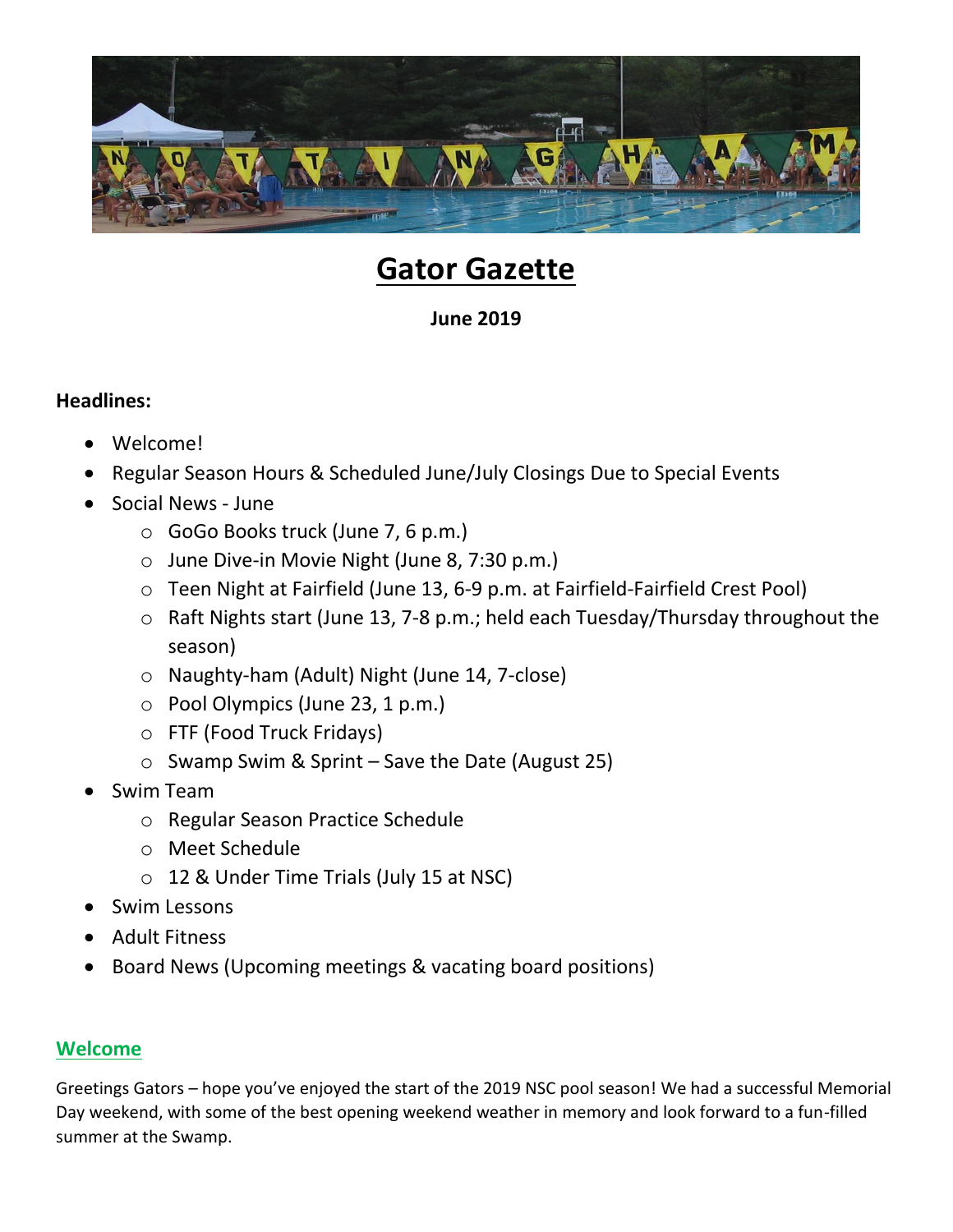Many thanks to those members who came out on Pool Clean-up Day on May 4<sup>th</sup> to get the pool ready for Opening Day. Those members worked incredibly hard cleaning, painting, repairing, and generally setting up for the new season. For their efforts, they enjoyed lunch at the end and earned extra guest passes to bring friends and show off our pool club.

New for 2019, you may have noticed the new Adirondack chairs with tables, and lights added in the trees, to create our new Gator Grove, where you can sit to read a book, have a conversation with friends, and/or enjoy an adult beverage (in a cup or can, of course). A new sound system was installed by Jeff Bonis, so that we can enjoy all the summer tunes. We also have 2 new corn hole sets, painted by our own Lawson Schultz!

Throughout the season (and less frequently, throughout the rest of the year), we will publish information a number of ways for the membership, so you know what is going on:

- **Emails** please check your account to be sure that you're subscribed (emails will also be printed and hung on a ring in the pool breezeway during the summer season)
- **Facebook**  please follow our page, **Nottingham Swim Club (@NSCGators)** for updates about social events, as well as when the pool needs to close early due to weather
- **Website** pool member, Dewey Donovan, has graciously donated his time throughout the winter and spring to help the Board refresh and update our website [\(https://www.nottinghamswimclub.com\)](https://www.nottinghamswimclub.com/) and make an easy-to-read calendar – please check out all of his hard work!

We will be sending out the updated Pool Operating Rules next week to the membership, and posting on the website, so that we can all enjoy the pool safely this summer. If you have questions in the meantime, please see our new pool manager, Angela Pruss, or any of the NSC Board Members.

# **Regular Season Hours and Upcoming Scheduled Closings for June/July**

Regular season hours begin Wednesday, June 12<sup>th</sup> and are as follows:

- **Monday – Thursday\*:** 12:30 9 p.m.
- **Friday:** 12:30 10 p.m.
- **Saturday\*:** 10:30 10 p.m.
- **Sunday:**  $10:30 9$  p.m.

*\* Please note: home swim meets will impact some Wednesday (& Tuesday, 7/2) closings and Saturday openings (those dates are noted below)*

Scheduled Events impacting regular pool operating hours:

- **Friday, June 14:** Adults (21 and older) only from 7 10 p.m.
- **Saturday, June 15:** Home swim meet pool will open at 1 p.m.
- Sunday, June 23: 2<sup>nd</sup> Annual Community Pool Olympics the pool will be closed for regular swim from 10:30 a.m. – 5 p.m.; if you do not want to attend Pool Olympics, you may go to Fairfield-Fairfield Crest or Oaklands pool without charge for the afternoon.
- **Saturday, June 29:** Home swim meet pool will open at 1 p.m.
- **Tuesday, July 2:** Home swim meet pool will close at 3:30 p.m.
- **Wednesday, July 10:** Home swim meet pool will close at 3:30 p.m.
- **Tuesday, July 15:** SSL 12 & under Time Trials pool will close at 2:30 p.m.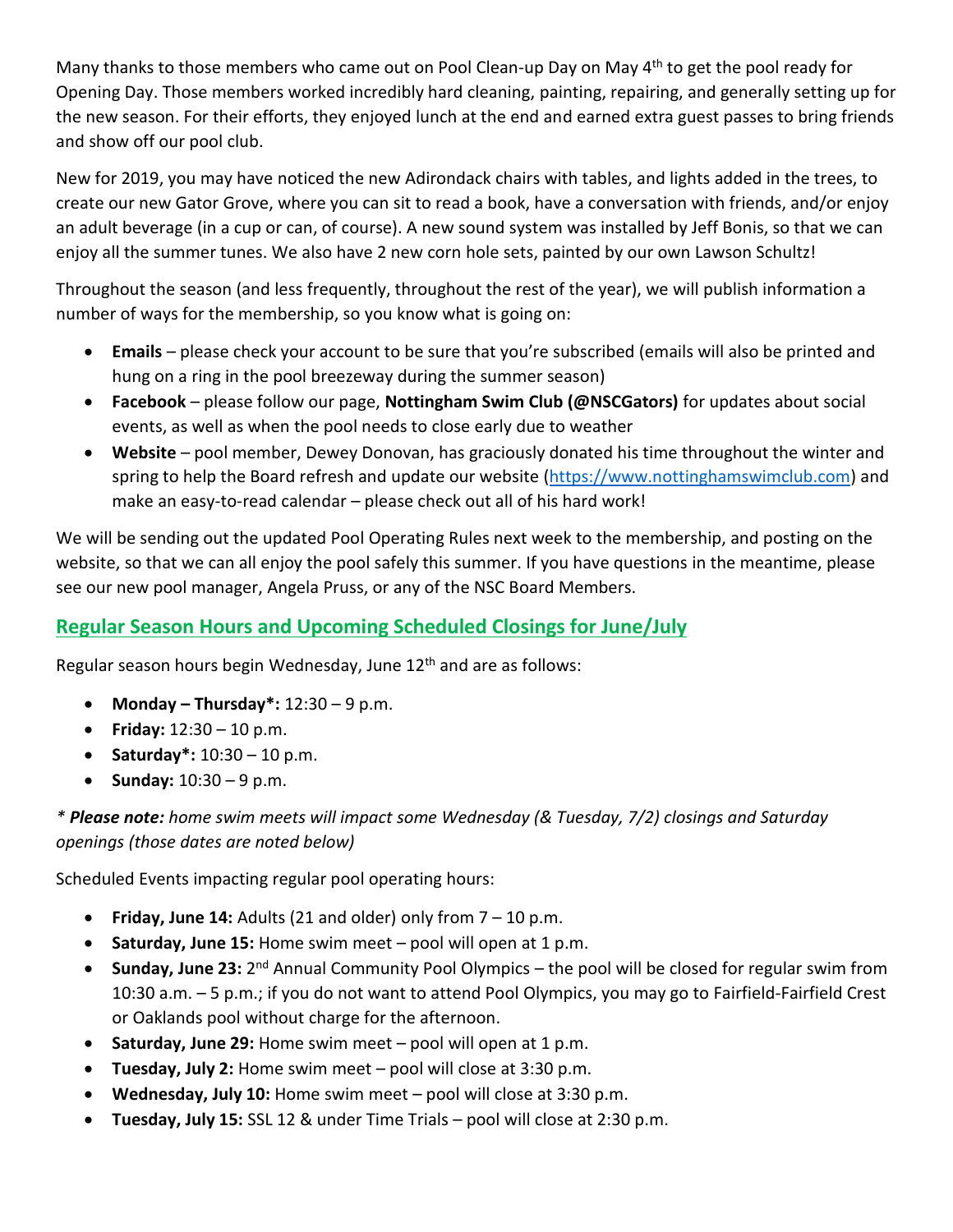# **Social News**

Our Social Chair, Melissa, has planned a full social calendar for the summer, for members of all ages. We hope you will come out and enjoy many events. Additionally, given the success of last year's Community Pool Olympics, the local swim social chairs have planned a couple more inter-pool events for the summer.

#### **GoGo Book Truck (June 7)**

We will have our  $1^{st}$  ever book truck on Friday, June  $7^{th}$ . Young members can buy their next poolside read or bedtime story. Check out the website at gogobooktruck.com. It's a great way to start off summer reading!

#### **June Dive-in Movie (June 8)**



Come out Saturday, June 8<sup>th</sup> to enjoy the movie ranked #1 Family Movie of all time! The movie will start around 8:30 (we just have to wait for it to be dark enough to see the screen)

Upcoming Movie Nights: July 13<sup>th</sup> & August 17<sup>th</sup> (mark your calendars!)

#### **Teen Night at Fairfield-Fairfield Crest (June 13, 6-9 p.m.; cost: \$5.00)**

Calling all Middle and High Schoolers: Fairfield-Fairfield Crest will be hosting Teen Night to celebrate the start of summer on Thursday, June  $13<sup>th</sup>$  from 6-9 p.m. Admission is \$5, which includes pizza, chips & 1 drink (additional drinks available for purchase). There will be food, music, giveaways, and fun! Everyone is welcome, so tell your friends! (Flyer is also attached to this email)

## **Raft Nights Start Thursday, June 13 (7-8 p.m.)**

Tuesday/Thursday Raft Nights start Thursday, June 13<sup>th</sup> and will occur every Tuesday/Thursday from 7-8 p.m. throughout the regular season, except Tuesday, July  $2^{nd}$  (due to a home swim meet).

#### **Naughty-ham (Adults 21 & older only) Night (June 14, 7-10 p.m.)**

All NSC adults, aged 21 & older, are welcome to come out and enjoy a kid-free night at the pool from 7-10 p.m. Friday, June 14. There will be live music, mystery beer night, adult card games (i.e. Cards Against Humanity, What Do You Meme, etc), and the Ole Tapas food truck. Feel free to get into the theme with 'naughty' (or inappropriate) t-shirts.

## **2 nd Annual Community Pool Olympics (June 23, 1-5 p.m.)**



Please come out and participate in the 2<sup>nd</sup> Annual Community Pool Olympics, on Sunday June 23<sup>rd</sup>, which NSC is hosting this year. There will be a number of events for members of all ages, both in and out of the pool. There is a flyer and list of the events attached to this email – sign-ups are available in the pool breezeway. You can come out and take part in events or cheer on your fellow Gators.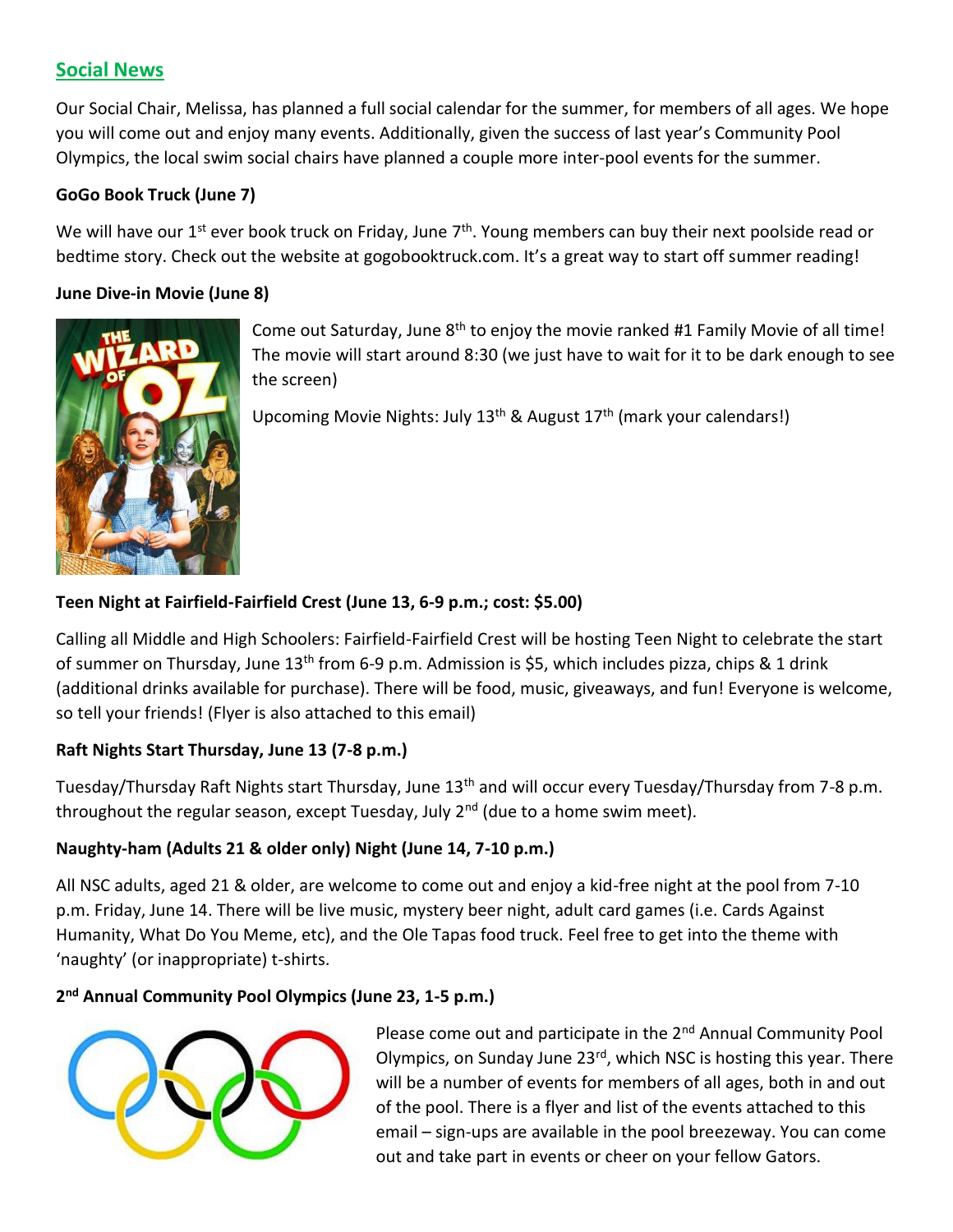Don't want to participate in Pool Olympics? From 1-5 p.m. on June 23<sup>rd</sup>, you may go to Oaklands, Fairfield-Fairfield Crest, or Persimmon Creek without paying a guest fee.

## **Food Truck Fridays (#FTFs)**

Once again this year, we've tried to schedule food trucks regularly throughout the summer months for some hassle-free Friday night dinners at the pool. Our next Food Truck Friday is Friday, June 14<sup>th</sup> from 5:30 - 8:30, and features Ole Tapas.

Upcoming Food Trucks Scheduled:

- June 14: Ole Tapas
- June 28: Natalie's Fine Foods Catering
- July 12: Doggie Style Latin food and hot dogs
- July 26: Uncle John's BBQ
- Aug 9: Plum Pit
- Aug 23: TBD



#### **Swamp Swim & Sprint (and Swamp & Sleep)**

Our 3<sup>rd</sup> Annual Swamp Swim & Sprint (complete with a sleep instead option) will be held on Sunday, August 25<sup>th</sup>. Stay tuned for more details on this fun & exciting fundraiser for the NSC pool!

## **Swim Team**

Swim Team early season practice is underway for our Gators, ages 9 & up. Regular season Swim Team practice begins Wednesday, June 12<sup>th</sup>.

Practice times are:

- 8:00-9:30 am: Opens and 14 & Unders
- 9:30-11:00 am: 12 & Unders and 10 & Unders
- $\bullet$  11-12:00 pm: 10 & Unders and 8 & Unders
- 12:00-12:30 pm: Mini Gators & swim lessons
- 5:30-6:30 pm (beginning Tues, June 18th): Tuesday & Thursday make-up practices, for those Gators unable to attend their scheduled morning session

The swim meet schedule is as follows (also, come out and cheer your Gator swim team at a home meet and enjoy a delicious meal from the Gator Grub food shack – Lori Wilson coordinates lots of food options for home meets!):

Wednesday, 6/19: **Away** vs Skyline Saturday, 6/22: **Away** vs Western YMCA Wednesday, 6/26: Away vs Wedgewood Saturday, 6/29: Home vs Westminster

Friday, 6/14: Pep Rally and Make Signs Saturday, 6/15: **Home** vs Drummond Hill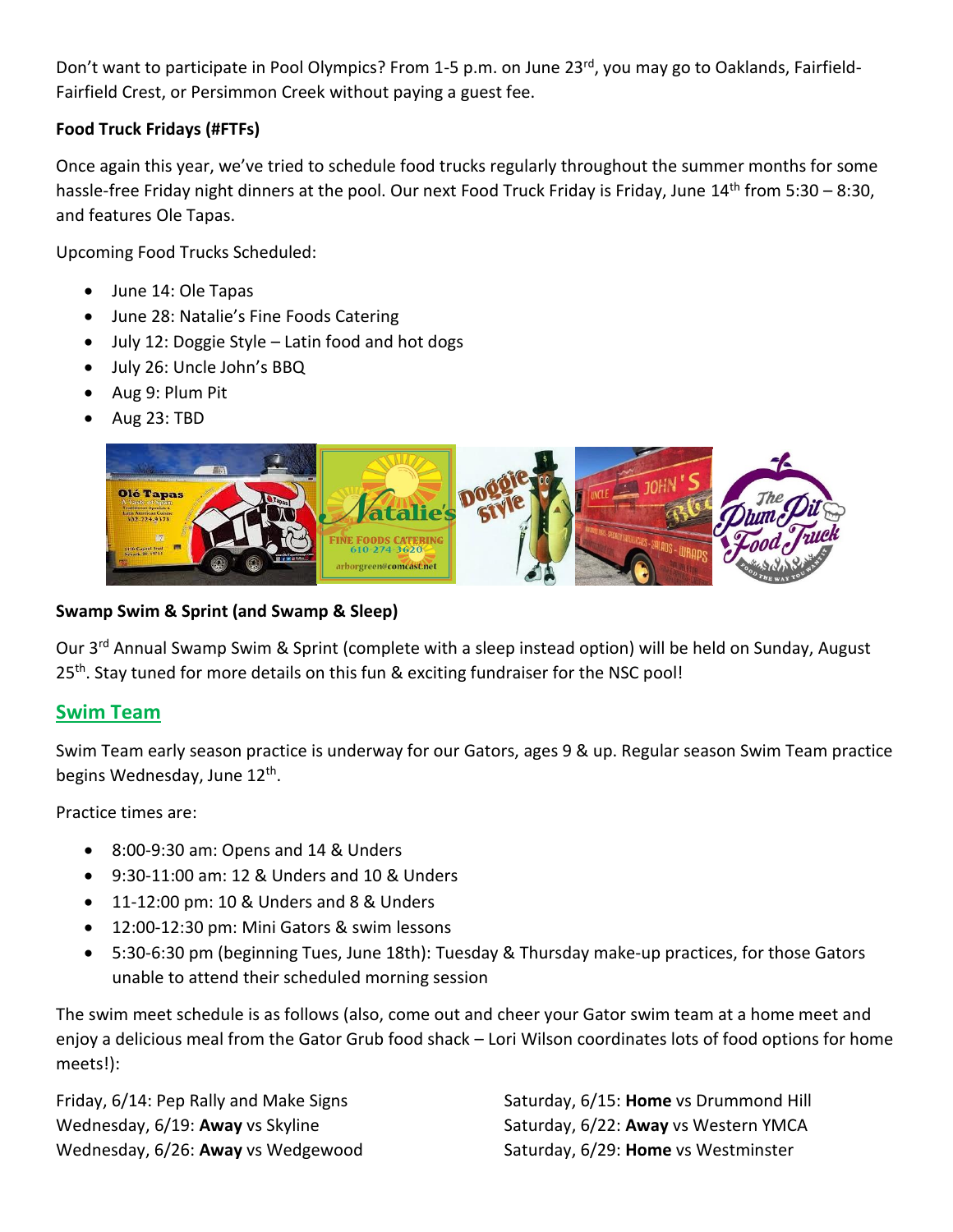# **12 and Under Time Trials (July 15th, 4 – 9 p.m.)**

This summer, NSC will be hosting the 12 and Under Time Trials on Monday, July 15<sup>th</sup>. Hosting Time Trials brings money into NSC, but requires effort from many members, beyond just swim team families. Here are just a few of the areas where help is needed before and during Time Trials:

- Sponsors for Ads (in the programs and/or around the pool)
- Programs (set-up and printing)
- Volunteer Coordination
- Safety
- Set-up and Clean-up
- Sound
- Concessions Help (food donations, grilling, and helping serve and sell during the Time Trials)

Please contact Chris Hausler a[t nscswimteam@gmail.com](mailto:nscswimteam@gmail.com) or 302-383-4770, if you are able to help! A volunteer meeting will be scheduled soon.

## **Swim Lessons**

Once again, swim lessons will be offered at Nottingham Swim Club. Every NSC child member, ages 3 & up are offered 1 week of free lessons each summer; additional weekly sessions are offered for \$15/week per child. There will be 5 weekly sessions running from June  $17<sup>th</sup>$  through July  $18<sup>th</sup>$ . Sessions run from 12:00-12:30 p.m. daily, Monday – Friday. You can register for lessons in your Gator account online.

It is requested that parents bring their child(ren) to the pool at 12:30 p.m. the Friday before their 1<sup>st</sup> scheduled lesson, so that they can be assessed for placement – this will allow lessons to start right away on that following Monday. You can contact Mary Jean Polaski and copy Carol Ann, if you need to arrange an alternative time.

Have questions? Please reach out to Carol Ann Hudson (carol ann cwikla@yahoo.com) and Mary Jean Polaski [\(polaskimj@comcast.net\)](mailto:polaskimj@comcast.net).

# **Adult Fitness**

There are several opportunities for adult fitness offered at NSC – you may sign up and pay for Lap Swim and Deep Water Workout in your Gator account online. Aquacize is free and you may drop in as you are able.

Lap Swim: Lap swim is offered 6-8 a.m. Monday through Friday. The cost is \$20/person for the full season – you can sign up in your NSC account. All lanes are available for guarded morning lap swim.

**Deep Water Workout:** Deep Water Workout is Tuesdays and Thursdays from 6:30-7:30 a.m., beginning Tuesday, June 11<sup>th</sup>. (The group often meets other weekday mornings, as personal schedules permit.) Aquacize dumbells and floatation belts are required. The cost is \$20/person for the full season – you can sign up in your NSC account. Please reach out to Jane Donovan [\(ajanedonovan@verizon.net\)](mailto:ajanedonovan@verizon.net) with any questions.

**Evening Aquacize:** Evening Aquacize is offered Mondays and Thursdays from 5:30-6:30 p.m., beginning Thursday, June 13<sup>th</sup>. The Aquacize group gathers for both water exercise and time for laughter and conversation in the pool. Bring your own noodle and join in the fun!